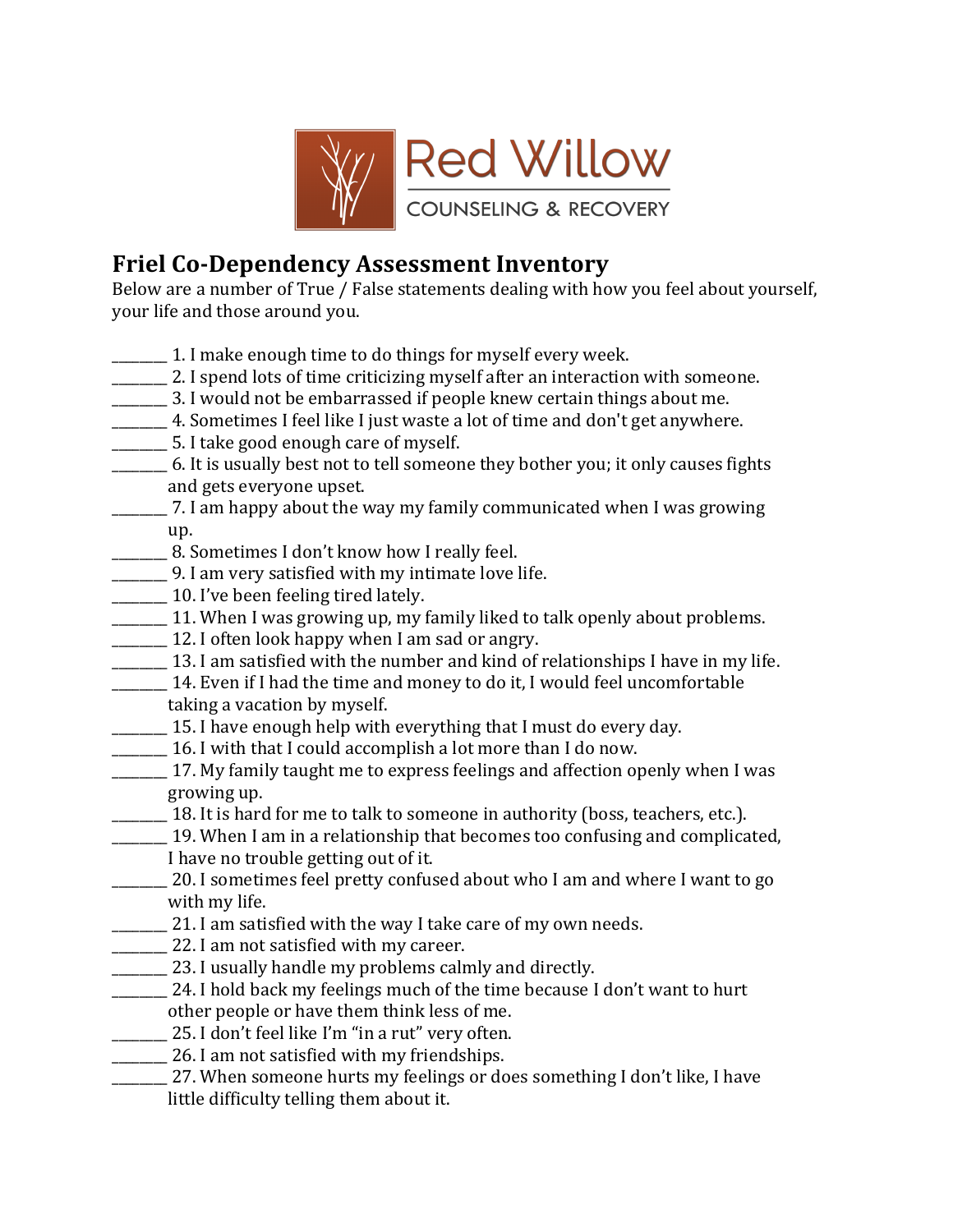- 28. When a close friend or relative asks for my help more than I'd like, I usually say "yes" anyway.
- \_\_\_\_\_\_\_\_ 29. I love to face new problems and am good at finding solutions for them.
- \_\_\_\_\_\_\_\_&30.&I&do&not&feel&good&about&my&childhood.&
- \_\_\_\_\_\_\_\_&31.&I&am&not&concerned&about&my&health&a&lot.&
- \_\_\_\_\_\_\_\_\_ 32. I often feel like no one really knows me.
- \_\_\_\_\_\_\_\_&33.&I&feel&calm&and&peaceful&most&of&the&time.&
- \_\_\_\_\_\_\_ 34. I find it difficult to ask for what I want.
- \_\_\_\_\_\_\_\_&35.&I&don't&let&people&take&advantage&of&me.&
- \_\_\_\_\_\_\_\_&36.&I&am&dissatisfied&with&at&least&one&of&my&close&relationships.&
- \_\_\_\_\_\_\_\_&37.&I&make&major&decisions&quite&easily.&
- \_\_\_\_\_\_\_\_&38.&I&don't&trust&myself&in&new&situations&as&much&as&I'd&like.&
- \_\_\_\_\_\_\_\_\_ 39. I am very good at knowing when to speak up and when to go along with others' wishes.
- \_\_\_\_\_\_\_ 40. I wish I had more time away from my work.
- $\frac{41.}{\text{I am as spontaneous as I'd like to be.}}$
- **EXECUTE:** 42. Being alone is a problem for me.
- \_\_\_\_\_\_\_\_\_ 43. When someone I love is bothering me, I have no problem telling them so.
- \_\_\_\_\_\_\_ 44. I often have so many things going on at once that I'm really not doing justice to any one of them.
	- $\frac{1}{2}$  45. I am very comfortable letting others into my life and letting them see the "real me".
	- 46. I apologize to others too much for what I say or do.
- \_\_\_\_\_\_\_\_ 47. I have no problem telling people when I am angry with them.
- $\frac{1}{2}$  48. There's so much to do and not enough time.
- \_\_\_\_\_\_\_\_ 49. I have few regrets about what I have done with my life.
- $\frac{1}{\sqrt{1-\frac{1}{\sqrt{1-\frac{1}{\sqrt{1-\frac{1}{\sqrt{1-\frac{1}{\sqrt{1-\frac{1}{\sqrt{1-\frac{1}{\sqrt{1-\frac{1}{\sqrt{1-\frac{1}{\sqrt{1-\frac{1}{\sqrt{1-\frac{1}{\sqrt{1-\frac{1}{\sqrt{1-\frac{1}{\sqrt{1-\frac{1}{\sqrt{1-\frac{1}{\sqrt{1-\frac{1}{\sqrt{1-\frac{1}{\sqrt{1-\frac{1}{\sqrt{1-\frac{1}{\sqrt{1-\frac{1}{\sqrt{1-\frac{1}{\sqrt{1-\frac{1}{\sqrt{1-\frac{1}{\sqrt{1-\frac{1}{\sqrt{1-\frac{1$
- \_\_\_\_\_\_\_\_&51.&More&often&than&not, my&life&has&gone&the&way&I&wanted&it&to.&
- \_\_\_\_\_\_\_\_&52.&People&admire&me&because&I'm&so&understanding&of&others,&even&when&they& do something that annoys me.
- \_\_\_\_\_\_\_\_\_ 53. I am comfortable with my own sexuality.
- $\frac{1}{1}$  54. I sometimes feel embarrassed by the behavior of those close to me.
- \_\_\_\_\_\_\_\_&55.&The&important&people&in&my&life&know&the&"real&me"&and&I&am&okay&with& them knowing.
- 56. I do my share of work and often do a bit more.
- $\frac{1}{2}$  57. I do not feel that everything would fall apart without my efforts and attention.
- \_\_\_\_\_\_\_\_\_\_58. I do too much for other people and then later wonder why I did so.
- $\frac{1}{\sqrt{1-\epsilon}}$  59. I am happy about the way my family coped with problems when I was growing up.
- $60.$  I wish that I had more people to do things with.

Give yourself one point for the number of "False" answers to the odd-numbered questions and one point for the number of "True" answers to the even-numbered questions to get your score.